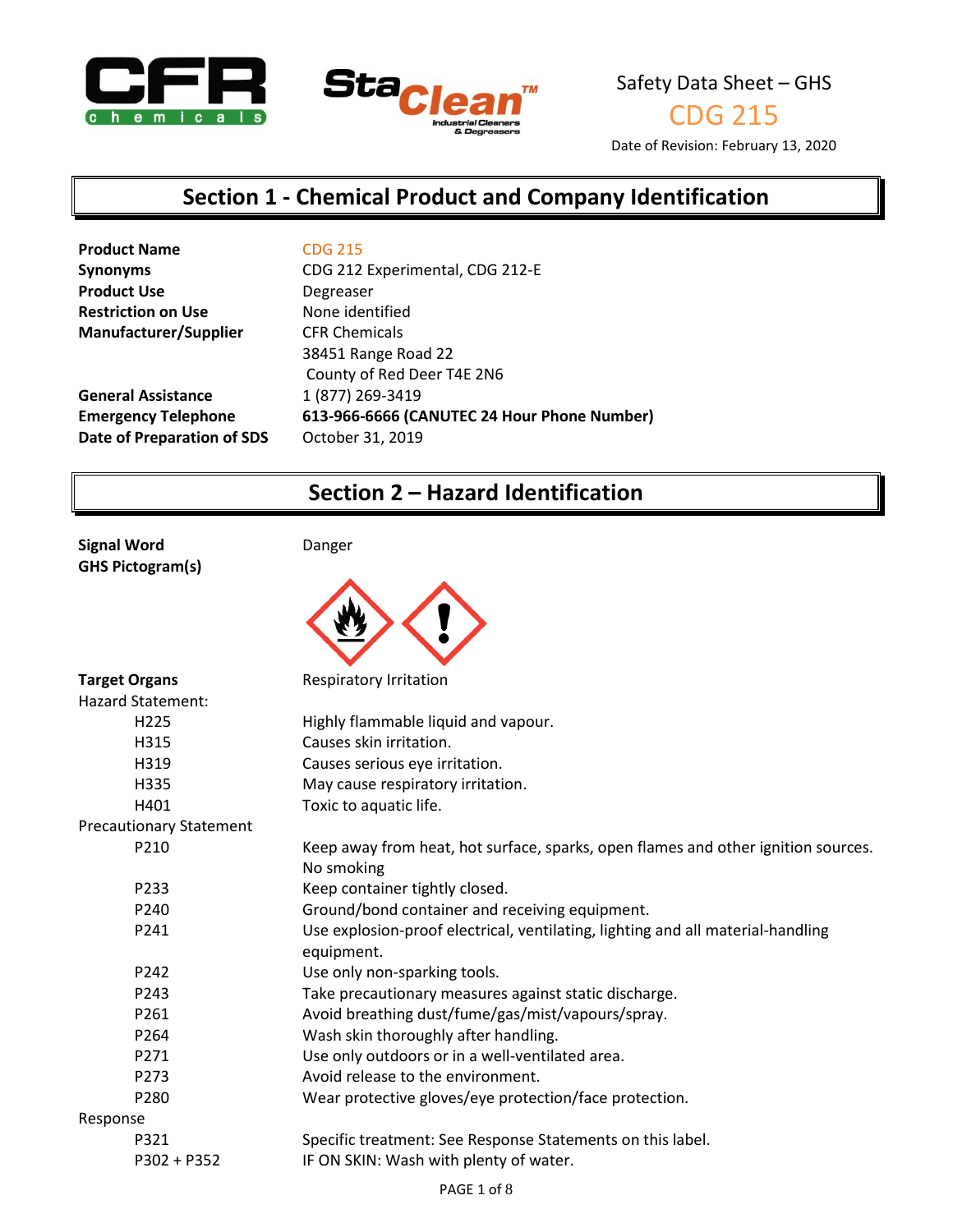



CDG 215

Date of Revision: February 13, 2020

|          | P303 + P361 + P353              | IF ON SKIN (OR HAIR): Take off immediately all contaminated clothing. Rinse skin<br>with water/shower. |
|----------|---------------------------------|--------------------------------------------------------------------------------------------------------|
|          | P304 + P340                     | IF INHALED: Remove person to fresh air and keep comfortable for breathing.                             |
|          | P305 + P351 + P338              | IF IN EYES: Rinse cautiously with water for several minutes. Remove contact                            |
|          |                                 | lenses, if present and easy to do. Continue rinsing.                                                   |
|          | P312                            | Call a POISON CENTRE or doctor/physician if you feel unwell.                                           |
|          | P332 + P313                     | If skin irritation occurs: Get medical advice/attention.                                               |
|          | P337 + P313                     | If eye irritation persists: Get medical advice/attention.                                              |
|          | P362 + P364                     | Take off contaminated clothing and wash before reuse.                                                  |
|          | P370 + P378                     | In case of fire: Use dry sand, dry chemical, or alcohol-resistant foam to extinguish                   |
| Storage  |                                 |                                                                                                        |
|          | P403 + P233                     | Store in well-ventilated place. Keep container tightly closed.                                         |
|          | P403 + P235                     | Store in well-ventilated place. Keep cool.                                                             |
|          | P405                            | Store locked up.                                                                                       |
| Disposal |                                 |                                                                                                        |
|          | P501                            | Dispose of contents/container to an approved waste disposal unit.                                      |
|          |                                 |                                                                                                        |
|          | <b>GHS Classification</b>       | Flammable liquids (Category 2)                                                                         |
|          |                                 | Skin corrosion/irritation (Category2)                                                                  |
|          |                                 | Serious eye damage/eye irritation (Category 2A)                                                        |
|          |                                 | Specific target organ toxicity - single exposure (Category 3)                                          |
|          |                                 | Hazardous to the aquatic environment, acute hazard (Category 2)                                        |
|          | <b>HMIS Classification</b>      |                                                                                                        |
|          | <b>Health Hazard</b>            | 2                                                                                                      |
|          | <b>Chronic Health Hazard</b>    | $\ast$                                                                                                 |
|          | <b>Flammability</b>             | 3                                                                                                      |
|          | <b>Physical Hazards</b>         | 0                                                                                                      |
|          | <b>Potential Health Effects</b> |                                                                                                        |
|          | <b>Inhalation</b>               | May be harmful if inhaled. May cause respiratory tract irritation.                                     |
|          | <b>Skin</b>                     | Causes skin irritation.                                                                                |
|          | Eye                             | Causes serious eye irritation.                                                                         |
|          | Ingestion                       | May be harmful if swallowed.                                                                           |
|          |                                 |                                                                                                        |

# **Section 3 – Composition Information on Ingredients**

| <b>HAZARDOUS INGREDIENT</b><br>Methyl 9-dodeceonate      | Hazardous Ingredient, Synonyms<br>9-dodecenoic acid methyl ester                                                                                 | <b>PERCENT</b><br>$50 - 75%$ | <b>CAS NUMBER</b><br>39202-17-0 |
|----------------------------------------------------------|--------------------------------------------------------------------------------------------------------------------------------------------------|------------------------------|---------------------------------|
| Isopropyl Alcohol                                        | 2-propanol; IPA; Isopropyl Alcohol; 1-<br>methylethanol; 1-methylethyl alcohol; 2-<br>hydroxypropane; i-propanol; propan-2-ol; sec-<br>propanol. | $5 - 15%$                    | $67 - 63 - 0$                   |
| <b>Ethoxylated Alcohol</b>                               | Not Applicable                                                                                                                                   | $2 - 5%$                     | 68439-46-3                      |
| Formaldehyde, polymer with 4-<br>nonylphenol and oxirane | Not Applicable                                                                                                                                   | $2 - 5%$                     | 30846-35-6                      |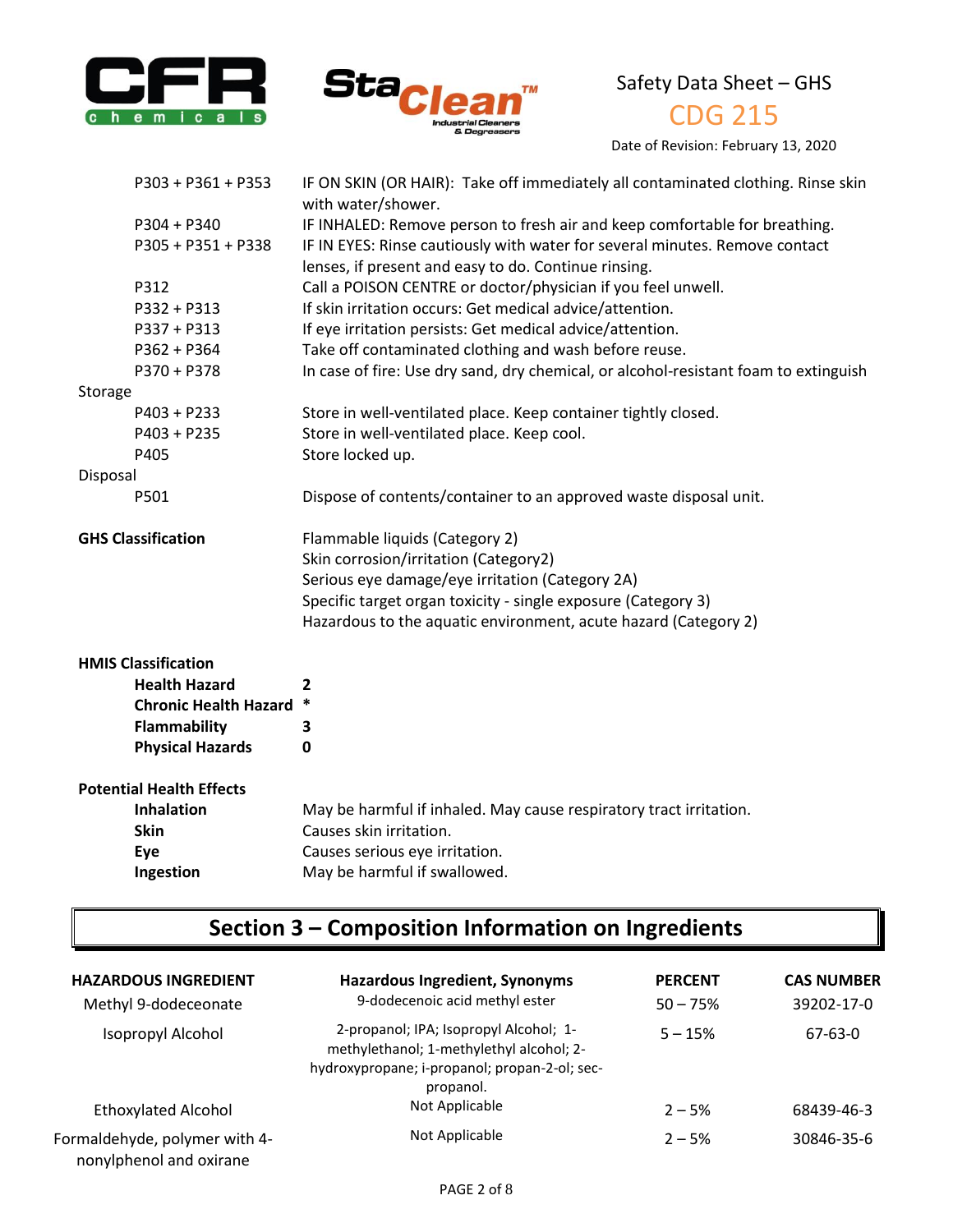



Date of Revision: February 13, 2020

\* = Various \*\* = Mixture \*\*\* = Proprietary

**Chemical Formula** Mixture

# **Section 4 - First Aid Measures**

| Inhalation                             | Move victim to fresh air and keep at rest in a position comfortable for breathing.<br>If it is suspected that vas of vapour is still present, the rescuer should wear an<br>appropriate mask or self-contained breathing apparatus. If not breathing, if<br>breathing is irregular, or if respiratory arrest occurs, provide artificial respiration<br>or oxygen by trained personnel. It may be dangerous to the person providing aid<br>to give mouth-to-mouth resuscitation. Get medical attention. If necessary, call a<br>poison centre or physician. If unconscious, place in recovery position and get<br>medical attention immediately. Maintain an open airway. Loosen tight clothing |
|----------------------------------------|------------------------------------------------------------------------------------------------------------------------------------------------------------------------------------------------------------------------------------------------------------------------------------------------------------------------------------------------------------------------------------------------------------------------------------------------------------------------------------------------------------------------------------------------------------------------------------------------------------------------------------------------------------------------------------------------|
|                                        | such as collar, tie, belt or waistband.                                                                                                                                                                                                                                                                                                                                                                                                                                                                                                                                                                                                                                                        |
| <b>Eye Contact</b>                     | Immediately flush eyes with plenty of water, occasionally lifting the upper and                                                                                                                                                                                                                                                                                                                                                                                                                                                                                                                                                                                                                |
|                                        | lower lids. Check for and remove contact lenses. Continue to rinse for at least 10                                                                                                                                                                                                                                                                                                                                                                                                                                                                                                                                                                                                             |
|                                        | minutes. Get medical attention.                                                                                                                                                                                                                                                                                                                                                                                                                                                                                                                                                                                                                                                                |
| <b>Skin Contact</b>                    | Flush contaminated skin with plenty of water. Remove contaminated clothing and                                                                                                                                                                                                                                                                                                                                                                                                                                                                                                                                                                                                                 |
|                                        | shows. Continue to rinse for at least 10 minutes. Get medical attention. Wash                                                                                                                                                                                                                                                                                                                                                                                                                                                                                                                                                                                                                  |
|                                        | clothing before reuse. Clean shoes thoroughly before reuse.                                                                                                                                                                                                                                                                                                                                                                                                                                                                                                                                                                                                                                    |
| Ingestion                              | Get medical attention immediately. Call a poison control centre or physician.<br>Wash out mouth with water. Remove victim to fresh air and keep at rest in a<br>position comfortable for breathing. Aspiration hazard if swallowed. Can enter<br>lungs and cause damage. Do not induce vomiting. If vomiting occurs, the head<br>should be kept low so vomit does not enter the lungs. Never give anything by<br>mouth to an unconscious person. If unconscious, place in recovery position and<br>get medical attention immediately. Maintain an open airway. Loosen tight<br>clothing such as collar, tie, belt or waistband.                                                                |
| <b>Most Important Symptoms/Effects</b> |                                                                                                                                                                                                                                                                                                                                                                                                                                                                                                                                                                                                                                                                                                |
| Acute                                  | No data available.                                                                                                                                                                                                                                                                                                                                                                                                                                                                                                                                                                                                                                                                             |
| Delayed                                | No data available.                                                                                                                                                                                                                                                                                                                                                                                                                                                                                                                                                                                                                                                                             |
| <b>Note to Physician</b>               | Treat symptomatically.                                                                                                                                                                                                                                                                                                                                                                                                                                                                                                                                                                                                                                                                         |

# **Section 5 – Fire-Fighting Measures**

| Flash Point (°C)                                    | $20^{\circ}$ C                                                                                                                                                         |
|-----------------------------------------------------|------------------------------------------------------------------------------------------------------------------------------------------------------------------------|
| <b>Flash Point Method</b>                           | <b>PMCC</b>                                                                                                                                                            |
| <b>Auto Ignition Temperature</b>                    | No data available                                                                                                                                                      |
| <b>Conditions of Flammability</b>                   | Flammable in the presence of a source of ignition when the temperature is above<br>the flash point. Keep away from heat/sparks/open flame/ hot surface. No<br>smoking. |
| <b>Extinguishing Media</b>                          | Use water spray (fog), alcohol-resistant foam, dry chemical or carbon dioxide                                                                                          |
| <b>Unsuitable Extinguising Media Water streams.</b> |                                                                                                                                                                        |
| Unusual Fire/                                       |                                                                                                                                                                        |
| <b>Explosion Hazard</b>                             | No data available.                                                                                                                                                     |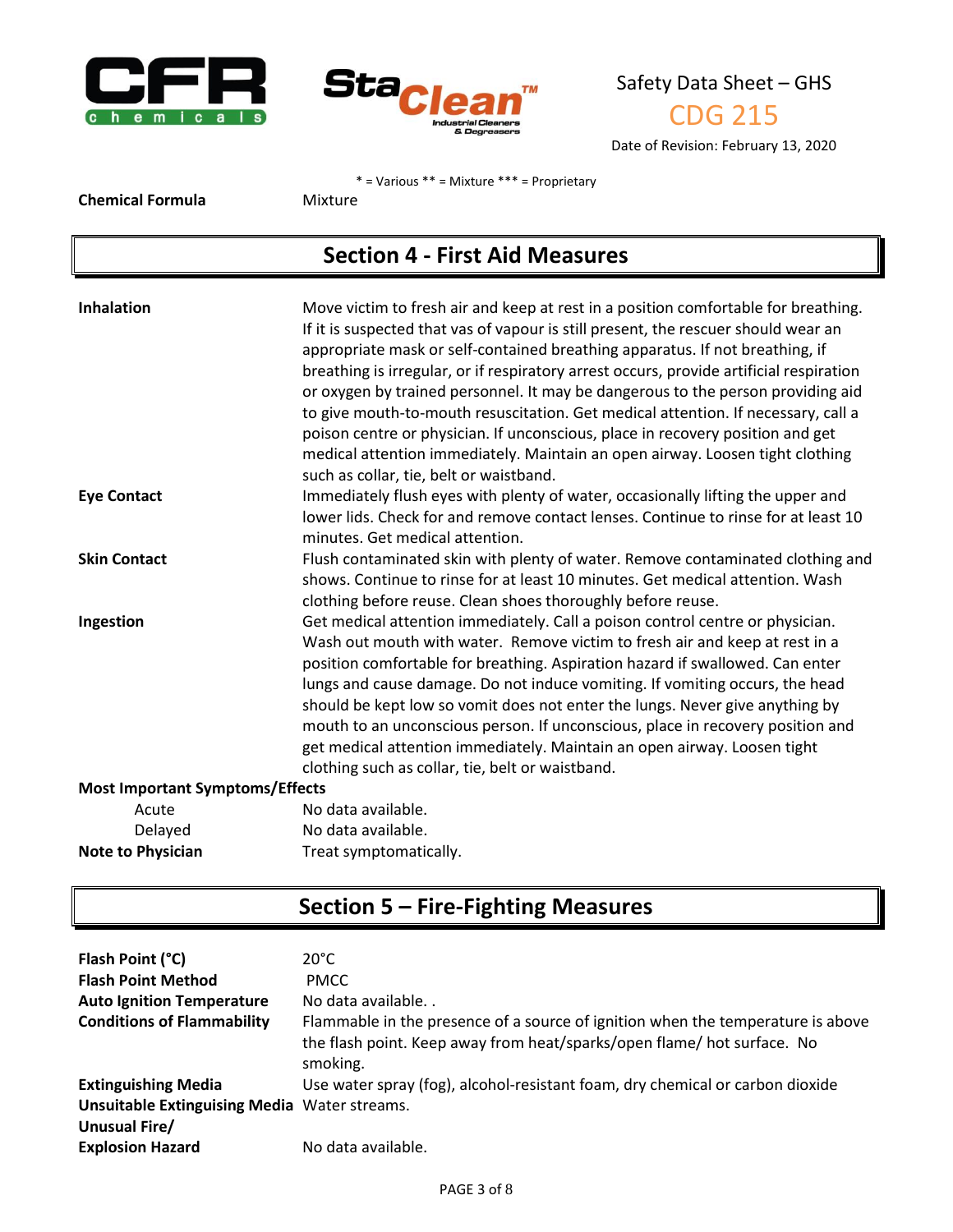



CDG 215

Date of Revision: February 13, 2020

**Hazardous Combustion** 

Products **Carbon oxides. May release flammable gases.** 

**Special Protective Equipment and** 

**Precautions for Firefighters** Wear appropriate protective equipment and self-contained breathing apparatus with a full face-piece operated in positive pressure mode.

# **Section 6 – Accidental Release Measures**

| <b>Personal precautions</b>      | Use personal protective equipment. Avoid breathing vapours, mist or gas. Ensure<br>adequate ventilation. Remove all sources of ignition. Evacuate personnel to safe<br>areas. Beware of vapours accumulating to form explosive concentrations.<br>Vapours can accumulate in low areas.                                                                                          |
|----------------------------------|---------------------------------------------------------------------------------------------------------------------------------------------------------------------------------------------------------------------------------------------------------------------------------------------------------------------------------------------------------------------------------|
| <b>Environmental precautions</b> | Prevent further leakage or spillage if safe to do so. Do not let product enter<br>drains. Discharge into the environment must be avoided.                                                                                                                                                                                                                                       |
| <b>Methods and materials for</b> |                                                                                                                                                                                                                                                                                                                                                                                 |
| containment and cleaning up      | Contain free liquid if possible. Pick up by covering with an activated carbon<br>absorbent or other suitable inert absorbent material (e.g. sand, sawdust, general-<br>purpose binder). Take up & place in closed containers. Ventilate area & wash spill<br>site after material pickup is complete. Contain and dispose of wash water in<br>accordance with local regulations. |

# **Section 7 – Handling and Storage**

| <b>Precautions for safe handling</b> | Avoid contact with skin and eyes. Avoid inhalation of vapour or mist. Keep away<br>from sources of ignition - No smoking. Take measures to prevent the build-up of<br>electrostatic charge. |
|--------------------------------------|---------------------------------------------------------------------------------------------------------------------------------------------------------------------------------------------|
| <b>Conditions for safe storage</b>   | Keep container tightly closed in a dry and well-ventilated place.                                                                                                                           |
| <b>Incompatible Conditions</b>       | Heat, flames and sparks.                                                                                                                                                                    |
| <b>Incompatible Materials</b>        | Strong acids. Strong bases. Strong oxidizers.                                                                                                                                               |

# **Section 8 – Exposure Controls / Personal Protection**

| <b>Occupational Exposure Limits</b>                      |                                                                                                           |
|----------------------------------------------------------|-----------------------------------------------------------------------------------------------------------|
| <b>Ingredient Name</b>                                   | <b>Exposure Limits</b>                                                                                    |
| Methyl 9-dodecenoate                                     | Canada, Alberta, Occupational Health and Safety Cote (table 2: OEL)<br>Not Established                    |
| Isopropanol                                              | Canada, Alberta, Occupational Health and Safety Cote (table 2: OEL)<br>STEL: 400ppm<br><b>TWA: 200ppm</b> |
| <b>Ethoxylated Alcohol</b>                               | Canada, Alberta, Occupational Health and Safety Cote (table 2: OEL)<br>Not Established                    |
| Formaldehyde, polymer with 4-<br>nonylphenol and oxirane | <b>ACGIH TLV</b><br>TWA: 25ppm 8 Hours<br><b>OSHA PEL</b><br>TWA: 25ppm                                   |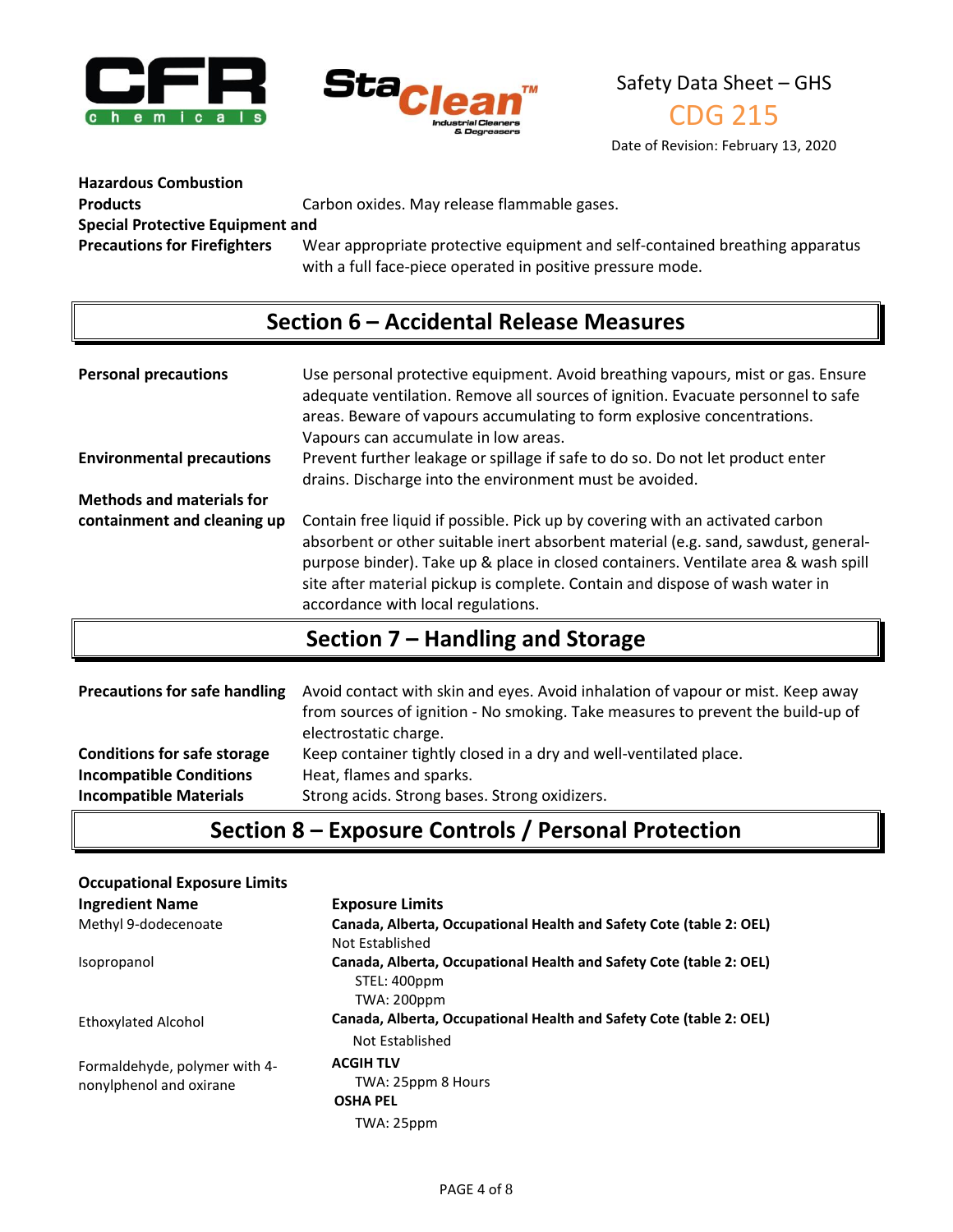



CDG 215

Date of Revision: February 13, 2020

**Personal Eye/face protection** Chemical safety glasses with side shields to prevent eye contact. As a general rule

**General hygiene** 

do not wear contact lenses when handling chemicals. **Skin protection** Wear chemical resistant gloves, impermeable protective clothing and safety shoes. **Respiratory protection** Use NIOSH approved respirators and components. **Considerations** Handle in accordance with good industrial hygiene and safety. **Specific engineering controls** Use mechanical exhaust or laboratory fumehood to avoid exposure. Safety shower, eye wash, and fire extinguisher should be present.

## **Section 9 – Physical and Chemical Properties**

| <b>Physical State</b>            | Liquid                                                      | <b>Water Solubility</b>            | Forms emulsion  |
|----------------------------------|-------------------------------------------------------------|------------------------------------|-----------------|
| <b>Appearance &amp; Odour</b>    | Clear, straw to dark brown<br>colour. Characteristic odour. | <b>Boiling Point</b>               | $>80^{\circ}$ C |
| <b>Vapour Pressure</b>           | Not available                                               | <b>Boiling Point Range</b>         | Not available   |
| <b>Vapour Density</b>            | Not available                                               | <b>Melting Point</b>               | $-30^{\circ}$ C |
| <b>Specific Gravity</b>          | $0.90 - 0.94$                                               | <b>Freezing Point</b>              | $-30^{\circ}$ C |
| Partition coefficient (n-        | No data available                                           | Lower Explosive Limit (LEL)        | Not available   |
| octonal/water)                   |                                                             |                                    |                 |
| pH                               | No data available                                           | <b>Upper Explosive Limit (UEL)</b> | Not available   |
| <b>Flashpoint (Method)</b>       | 20°C (PMCC)                                                 | <b>Auto Ignition temperature</b>   | Not available   |
| <b>Odour Threshold</b>           | Not available                                               | <b>Evaporation Rate</b>            | Not available   |
| <b>Flammability (Solid, Gas)</b> | Not available                                               |                                    |                 |
| <b>Decomposition Temperature</b> | Not available                                               | <b>Viscosity</b>                   | Not available   |

# **Section 10 – Stability and Reactivity**

| Reactivity                                | Heating may cause fire. Not reactive under normal conditions.                                                                                                                                                                                                                                               |
|-------------------------------------------|-------------------------------------------------------------------------------------------------------------------------------------------------------------------------------------------------------------------------------------------------------------------------------------------------------------|
| <b>Chemical stability</b>                 | Stable under recommended storage conditions.                                                                                                                                                                                                                                                                |
| <b>Possibility of hazardous reactions</b> |                                                                                                                                                                                                                                                                                                             |
|                                           | No data available                                                                                                                                                                                                                                                                                           |
| <b>Conditions to avoid</b>                | Heat, flames and sparks.                                                                                                                                                                                                                                                                                    |
| <b>Materials to avoid</b>                 | Strong acids. Strong bases. Strong oxidizers.                                                                                                                                                                                                                                                               |
| <b>Hazardous decomposition products</b>   |                                                                                                                                                                                                                                                                                                             |
|                                           | Hazardous decomposition products formed under fire conditions. - Carbon<br>$\cdots$ . The second contract of the second contract of the second contract of the second contract of the second contract of the second contract of the second contract of the second contract of the second contract of the se |

oxides. Other decomposition products - No data available

# **Section 11- Toxicological Information**

#### **Information on Likely Routes of Exposure**

| <b>Inhalation</b> | May be harmful if inhaled. May cause respiratory tract irritation. |
|-------------------|--------------------------------------------------------------------|
| <b>Skin</b>       | Causes skin irritation.                                            |
| Eve               | Causes serious eye irritation.                                     |
| Ingestion         | May be harmful if swallowed.                                       |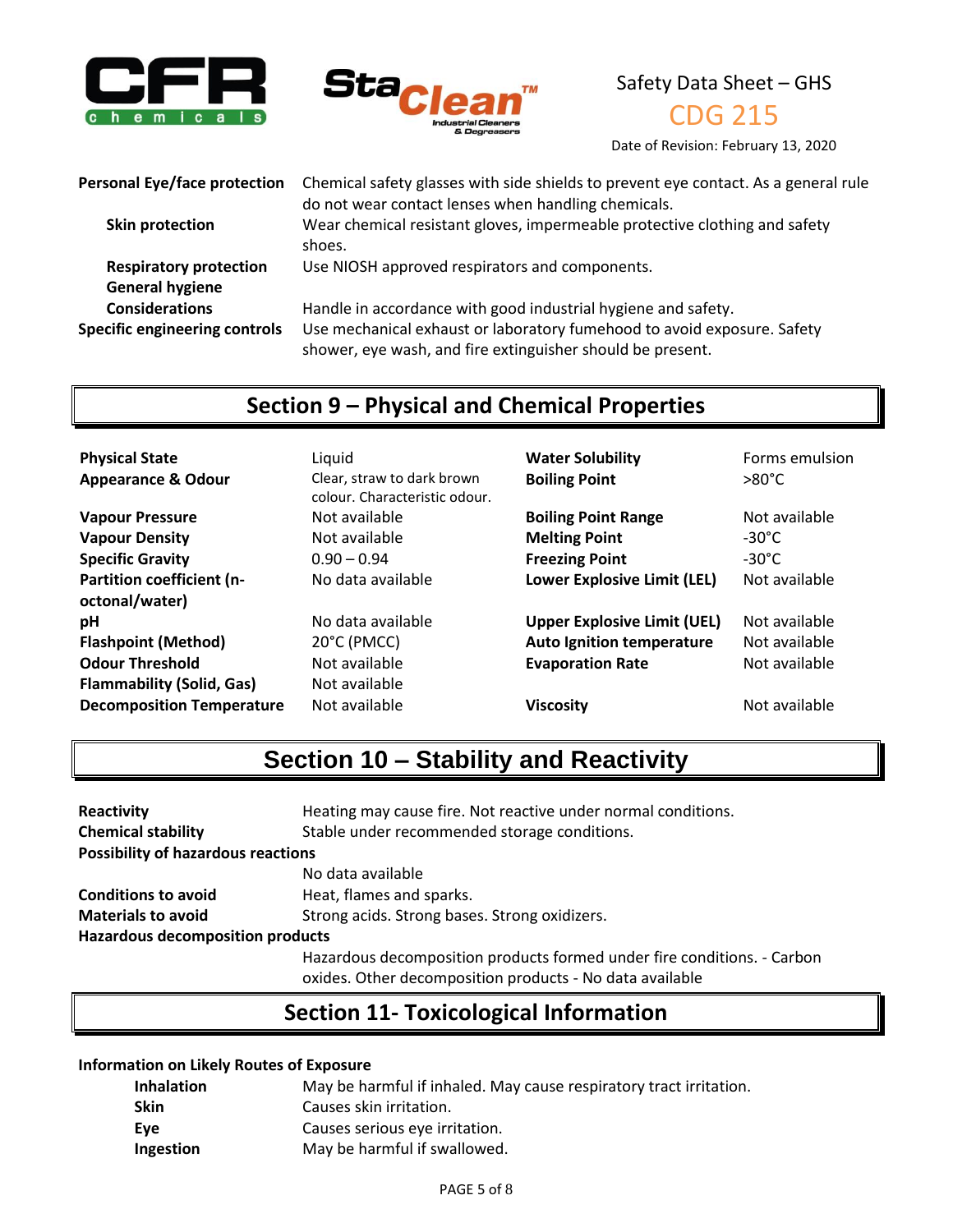



CDG 215

Date of Revision: February 13, 2020

| <b>Acute toxicity</b>                                                                    |                                |                                        |              |                 |
|------------------------------------------------------------------------------------------|--------------------------------|----------------------------------------|--------------|-----------------|
| <b>Product/Ingredient Name</b>                                                           | <b>Result</b>                  | <b>Species</b>                         | Dose         | <b>Exposure</b> |
| Methyl-9-dodecenoate                                                                     | LD50 Oral                      | Rat                                    | $>2000$ mgkg |                 |
|                                                                                          | LC50 Inhalation gas            | Rat                                    | 73mg/L       | 4 Hr            |
| Isopropanol                                                                              | LD50 Oral                      | Rat                                    | 5045mg/kg    |                 |
|                                                                                          | LD50 Dermal                    | Rabbit                                 | 12870mg/kg   |                 |
| <b>Ethoxylated Alcohol</b>                                                               | LD50 Oral                      | Rat                                    | >2000mg/kg   |                 |
| Formaldehyde, polymer<br>with 4-nonylphenol and<br>oxirane                               | No data available              |                                        |              |                 |
| <b>Skin corrosion/irritation</b>                                                         | Causes skin irritation.        |                                        |              |                 |
| Serious eye damage/eye irritation                                                        |                                |                                        |              |                 |
|                                                                                          | Causes serious eye irritation. |                                        |              |                 |
| Respiratory or skin sensitization                                                        |                                |                                        |              |                 |
|                                                                                          | Not classified.                |                                        |              |                 |
| <b>Mutagenicity</b>                                                                      | Not classified.                |                                        |              |                 |
| Carcinogenicity                                                                          | Not classified.                |                                        |              |                 |
| <b>Reproductive toxicity</b>                                                             | Not classified.                |                                        |              |                 |
| Specific target organ toxicity - single exposure (Globally Harmonized System)            |                                |                                        |              |                 |
|                                                                                          |                                | May cause respiratory tract irritation |              |                 |
| Specific target organ toxicity - repeated exposure (Globally Harmonized System)          |                                |                                        |              |                 |
|                                                                                          | Not assigned.                  |                                        |              |                 |
| <b>Aspiration hazard</b>                                                                 |                                |                                        |              |                 |
|                                                                                          | Not classified.                |                                        |              |                 |
| Delayed and Immediate Effects and also Chronic Effects from Short and Long Term Exposure |                                |                                        |              |                 |
| <b>Short Term Exposure</b>                                                               |                                |                                        |              |                 |
| <b>Potential immediate Health Effects</b>                                                |                                | No data available.                     |              |                 |
| <b>Potential Delayed Health Effects</b>                                                  |                                | No data available.                     |              |                 |
| <b>Long Term Exposure</b>                                                                |                                |                                        |              |                 |
| <b>Potential immediate Health Effects</b>                                                |                                | No data available.                     |              |                 |
| <b>Potential Delayed Health Effects</b>                                                  |                                | No data available.                     |              |                 |
| <b>Potential Chronic Effects</b>                                                         |                                | No data available.                     |              |                 |
| <b>Synergistic effects</b>                                                               | No data available              |                                        |              |                 |

# **Section 12 – Ecological Information**

| <b>Toxicity</b>                              |                                         |                            |                 |
|----------------------------------------------|-----------------------------------------|----------------------------|-----------------|
| <b>Product / Ingredient Name</b>             | Result                                  | <b>Species</b>             | <b>Exposure</b> |
| Methyl-9-dodecenoate                         | LC 50 no effects at saturation<br>conc. | Fish – pimephales promelas | 72 hr           |
|                                              |                                         | Fish - Pimephales          |                 |
|                                              | Acute LC50 9640mg/L                     | promelas                   | 96 Hr           |
| Isopropanol                                  | Acute EC50 5102mg/L                     | Daphnia - Daphnia<br>magna | 24 Hr           |
| <b>Ethoxylated Alcohol</b>                   | No data available                       |                            |                 |
| Formaldehyde, polymer with 4-nonylphenol and | No data available                       |                            |                 |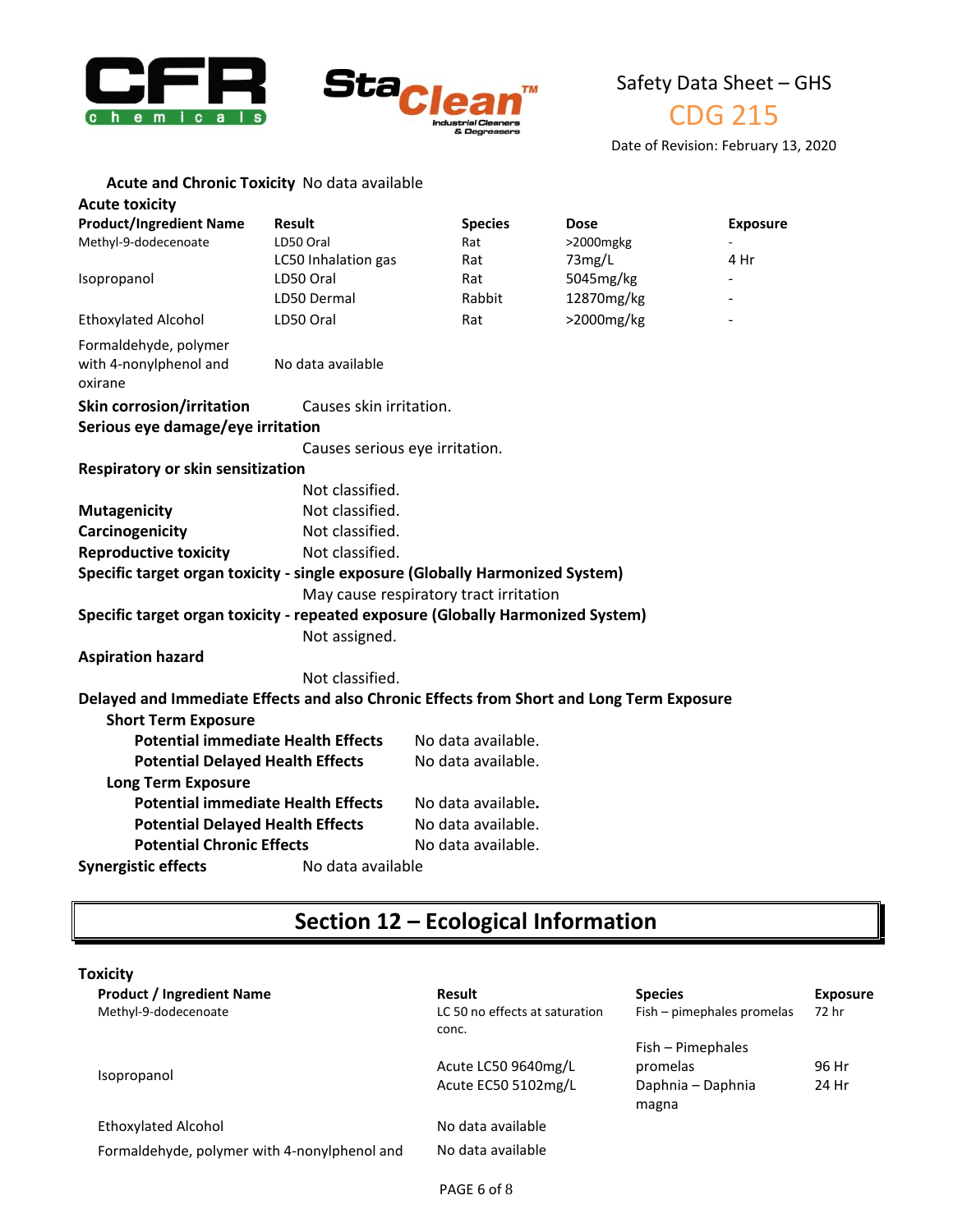



CDG 215

Date of Revision: February 13, 2020

| oxirane                              |                   |
|--------------------------------------|-------------------|
| <b>Persistence and degradability</b> |                   |
| <b>Biodegradability</b>              | Methyl 9-dodece   |
|                                      | No data on remai  |
|                                      | May cause long-te |

**Riodegradable** biodegradable inder of product erm adverse effects in the environment.

| <b>Bioaccumulative potential</b>                        |               |               |                         |
|---------------------------------------------------------|---------------|---------------|-------------------------|
| <b>Product/Ingredient Name</b>                          | $LogP_{ow}$   | <b>BCF</b>    | <b>Potential</b>        |
| Methyl-9-dodecenoate                                    | $5.85 - 5.96$ | 153 L/kg      | Low potential indicated |
| Isopropanol                                             | <4            | Not available | Not available           |
| <b>Ethoxylated Alcohol</b>                              | Not available | Not available | Not available           |
| Formaldehyde, polymer with 4-nonylphenol<br>and oxirane | Not available | Not available | Not available           |

**Mobility in soil** Methyl-9-dodecenoate: Adsorption/desorption coefficient Log Koc 3.93 **PBT and vPvB assessment** No data available **Other adverse effects** None known.

## **Section 13 – Disposal Considerations**

**Product** This combustible material may be burned in a chemical incinerator equipped with an afterburner and scrubber. Offer surplus and non-recyclable solutions to a licensed disposal company. Contact a licensed professional waste disposal service to dispose of this material.

#### **Contaminated packaging** Dispose of as unused product.

# **Section 14 - Transportation Information**

| <b>CANADA Transportation of Dangerous Goods (TDG)</b> |                                        |  |
|-------------------------------------------------------|----------------------------------------|--|
| Chinning Name                                         | $IIN1210$ Isonropanol Colution 2 DC II |  |

| <b>SHIPPING IVALUE</b>           | ONIZIS, isoproparior solution, S. PG in                                                                                                                                                  |
|----------------------------------|------------------------------------------------------------------------------------------------------------------------------------------------------------------------------------------|
| <b>Class</b>                     | 3                                                                                                                                                                                        |
| <b>UN Number</b>                 | <b>UN1219</b>                                                                                                                                                                            |
| <b>Packaging Group:</b><br>Label | Ш                                                                                                                                                                                        |
|                                  |                                                                                                                                                                                          |
| <b>Reportable Quantity</b>       | 12345.7 lbs / 5604.9Kg [2177.5 gal / 8242.6L]<br>Package sizes shipped in quantities less than the product reportable quantity are<br>not subject to the RW transportation requirements. |
| <b>Environmental hazards</b>     | <b>Marine Pollutant</b>                                                                                                                                                                  |
| Transportation in bulk,          |                                                                                                                                                                                          |
| if applicable                    | No data available                                                                                                                                                                        |
| <b>Special Precautions</b>       | No data available                                                                                                                                                                        |
|                                  |                                                                                                                                                                                          |